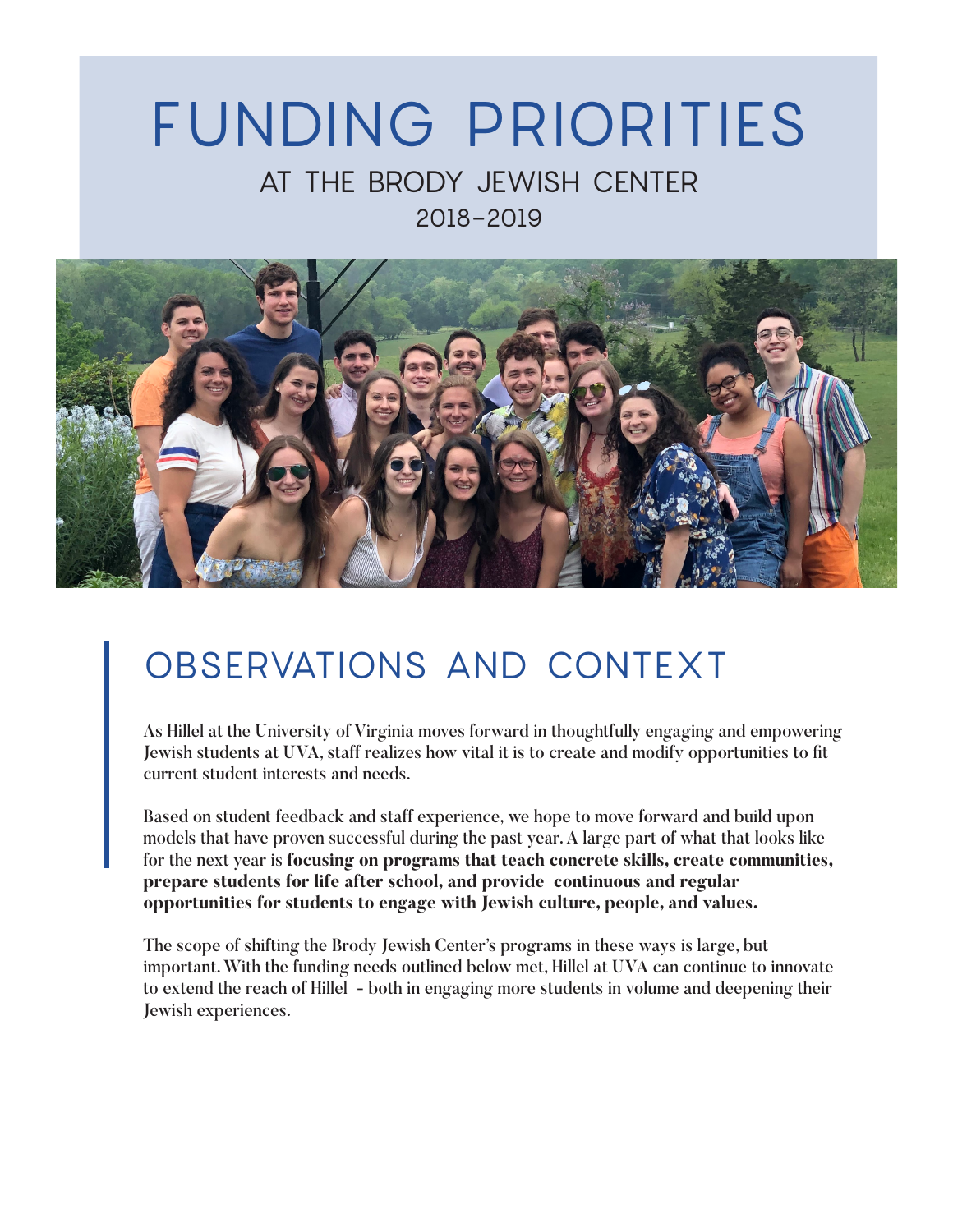#### JEWISH LEADERSHIP DEVELOPMENT COHORT \$12,000

Last school year, Hillel and 35 students at UVA had the opportunity to participate in Hillel International's Jewish Learning Fellowship - a national ten-week experiential seminar. And while the program was incredible in the learning opportunities it provided, it also proved a staff theory: that **cohort based learning works for our students.**

**For the 2019-2020 school year, Hillel at UVA seeks \$12,000 to introduce an additional cohort learning experience for two semesters of a newly-designed Jewish Leadership Development Cohort.** The cohort will allow staff to engage more students at a deeper level, while producing and empowering future leaders of the Jewish community at UVA and beyond.

The seminar will focus distinctly on Jewish leadership development and will consist of sessions about strengths finding and mapping, collaboration and working in group settings, leadership styles, and modern Jewish leaders. The seminar will also have some component of Jewish text study as students look to the Torah for ancient examples and laws of leadership. **By engaging in this rigorous study as a group, students will form connections to each other and the materials that will sustain them after graduation and once they're leaders in their future Jewish communities.**

Hillel at UVA hopes to offer this seminar to a cohort of around 15 students in both the fall and spring semesters.

Program costs include: Training resources and materials, meeting supplies, food, student stipends, and staff time.

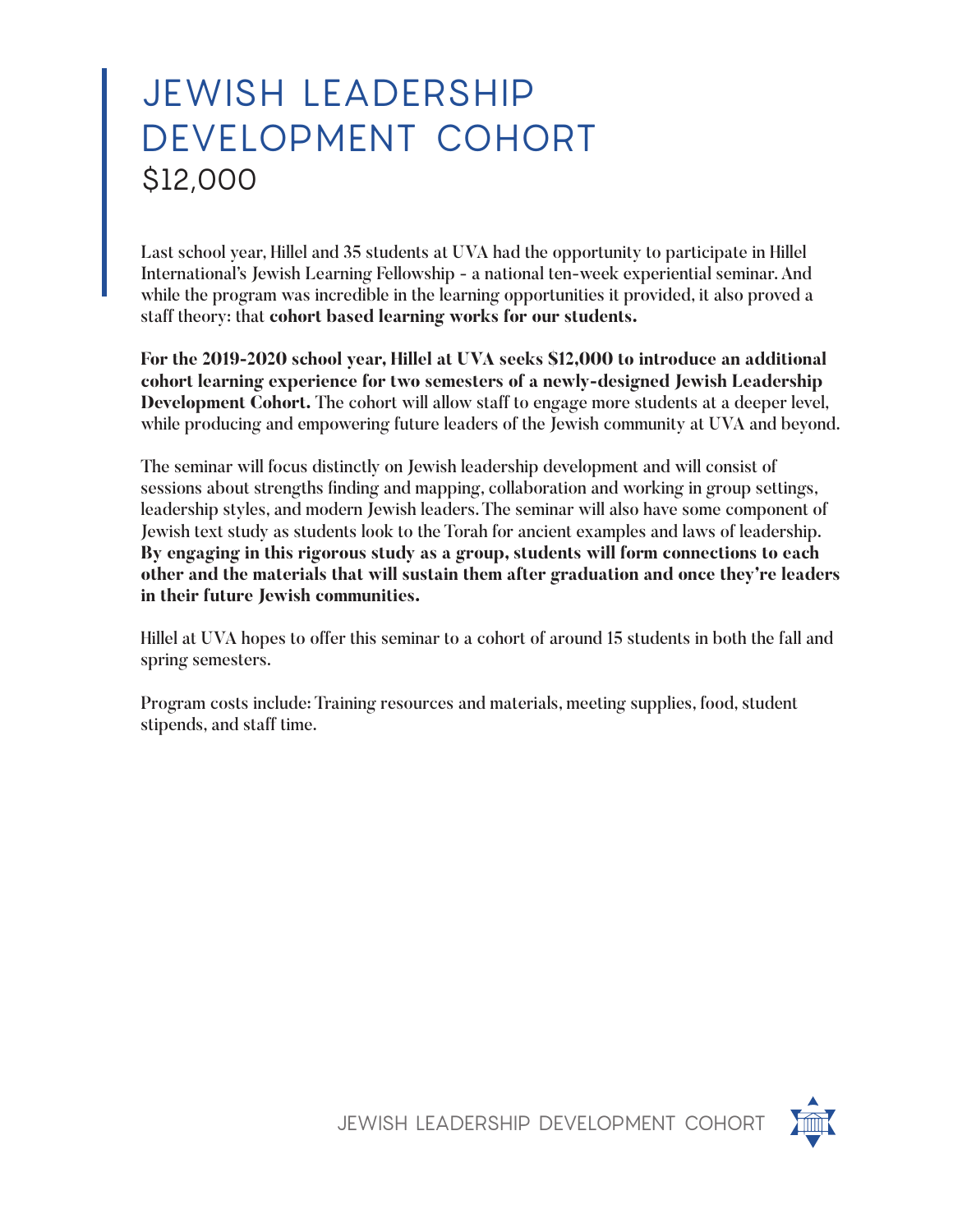#### PROGRAMMING INTERNSHIP \$10,000

Another successful model coming out of the last school year is Hillel's Engagement Internship program - where six student interns met uninvolved Jewish students at UVA and worked to make them feel comfortable and welcome in Jewish spaces. The interns had bi-weekly staff supervision paired with cohort-style meetings where they discussed challenges and successes, which proved to be a successful model to widen the scope of Hillel's work by engaging more students on Grounds both individually and during intern-designed events.

For the upcoming year, the Brody Jewish Center looks to capitalize on the success of the Engagement Internship program and employ UVA's hallmark of student self governance to hire interns to manage programming and events for the year. **To make this program a reality, Hillel at UVA seeks \$10,000 to introduce a cohort of six Programming Interns to act as extensions of our minimal programming staff - each tasked with uniquely representing a way to be involved in the Jewish community.** 

The six Programming Interns will be supervised by programming staff and receive formal programming and leadership training, infused with Jewish learning. This will ensure the success of, and innovation around programing for holidays, tikkun-olam, first-years, Israel, and religious life. This new model will serve as an investment in student leadership and community organizing while aiding the Hillel at UVA vision of making programs as innovative, impactful, and student-driven as possible. **By creating a programming offshoot of our successful internship program, we hope to better channel student wants and needs, ultimately resulting in seeing more students at events and initiatives throughout the year.** 

Program costs include: Group meeting materials and food, student programming event supplies, student learning support materials, student intern stipends, staff time.